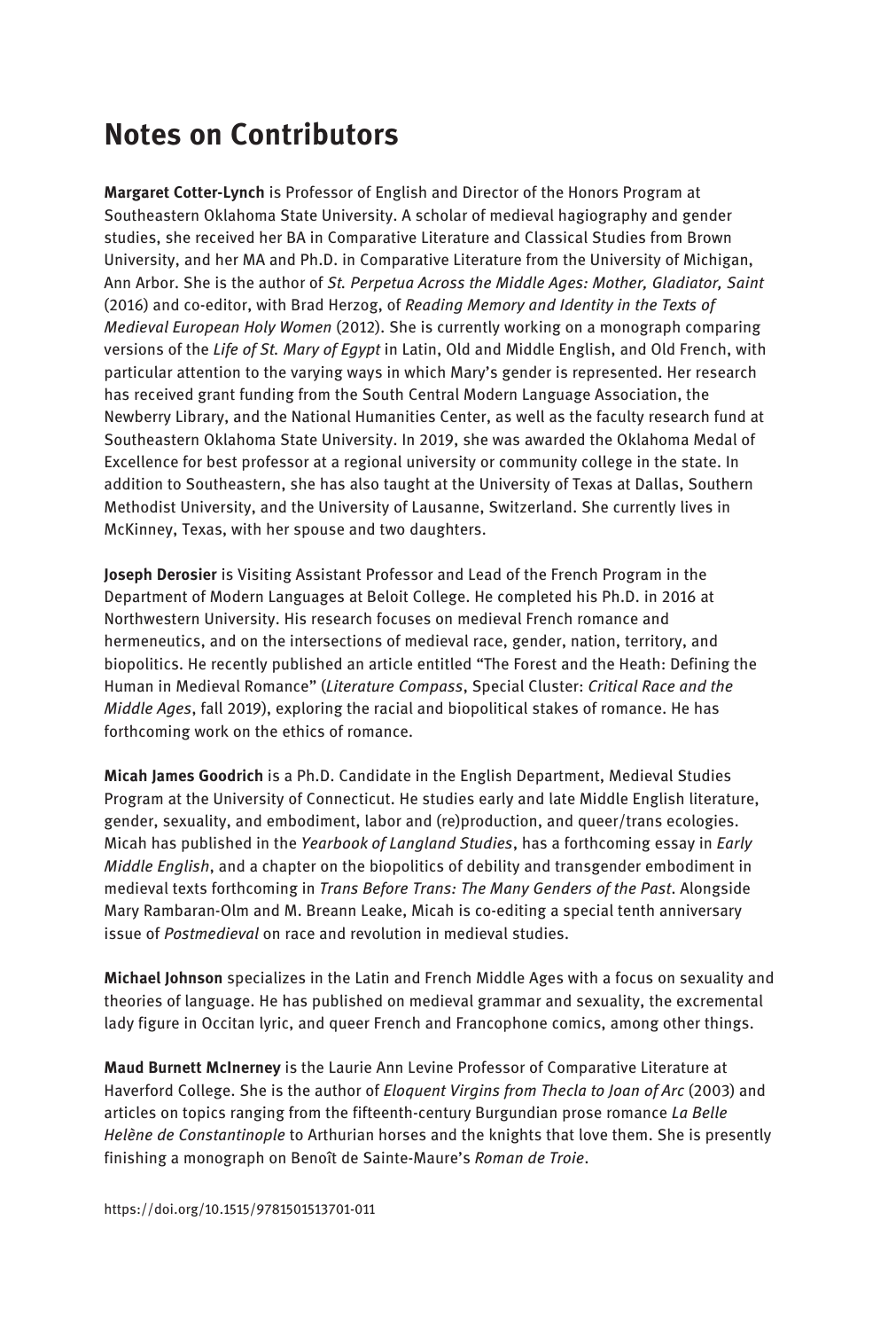Will Rogers is currently an Assistant Professor in the English Department at the University of Louisiana Monroe and is working on two different book-length projects: the first is on trauma and narration in Chaucer's Canterbury Tales and the second focuses on queerness and medievalism in the 1980s cartoon He-Man and the Masters of the Universe. His book project, Writing Old Age and Impairments in Late Medieval England, a study of old age, impairments, and prosthesis, understood both poetically and rhetorically, is forthcoming in 2020 from Arc Humanities Press. He has published on medieval and early modern literature, with essays that focus on impairments in John Gower's work, Julian of Norwich and first-year writing, and Richard Maidstone and the Carmelites. He is the co-editor of the book series, New Queer Medievalism (MIP).

Christopher Michael Roman is Professor of English at Kent State University, where he specializes in queer theory and medieval studies with a secondary interest in comic books and graphic novels, as well as the emergent field of sound studies. He offers a variety of undergraduate and graduate courses, including medieval literature, Chaucer, J. R. R. Tolkien, the graphic novel, medieval mysticism, and gender, sexuality, and queer studies as they intersect with the Middle Ages. His first book, Domestic Mysticism in Julian of Norwich and Margery Kempe (2005) interrogates queer family formation in medieval mystical texts. His new book, Queering Richard Rolle (2017), investigates the queer identity of the medieval hermit, Richard Rolle. His other articles, lectures, and presentations work with medieval beasts, the acoustics of medieval dreams, the ecology of J. R. R. Tolkien's Middle Earth, the ethics of Game of Thrones, and the queer poetics of the poet, Alice Notley, as well as other subjects. He is the recipient of a Beinecke Rare Book and Manuscript Library Visiting Research Fellowship, and an Erika and Kenneth Riley Fellowship at the Huntington Library in California for work on a new edition of Richard Rolle's Middle English works to be published by the Medieval English Text Series (METS) in 2020. He is the co-editor of the book series, New Queer Medievalism (MIP). He also serves as the associate editor of The Chaucer Review.

Michelle M. Sauer is Professor of English and Gender Studies at the University of North Dakota, where she teaches a wide range of medieval language and literature as well as linguistics. She earned degrees from Purdue University (BA, 1993), Loyola University Chicago (MA, 1995), and Washington State University (Ph.D., 2000). Sauer specializes in Middle English language and literature, especially women's devotional literature and monastic texts, and publishes regularly on anchoritism, mysticism, asceticism, hagiography, queer/gender theory, spatial theory, monasticism, and Church history. Her publications include the books Celebrating St Albert & His Rule: Rules, Devotion, Orthodoxy, & Dissent (2018, with Kevin Alban), Gender in Medieval Culture (2015), The Lesbian Premodern (2011, with Diane Watt and Noreen Giffney), How to Write about Chaucer (2009), and The Companion to Pre-1600 British Poetry (2008), as well as articles appearing in journals such as Gender & History and Journal of the History of Sexuality. Her article "Representing the Negative: Positing the Lesbian Void & Medieval English Anchoritism" (2004) was awarded the first LGBT-Religious Archives Network Award for best scholarly article on LGBTQIA+ Religious History. Current projects include Companion to Sexuality in the Medieval West (ARC Humanities), a searchable database of the works of St. Birgitta, a digital map of English anchorholds, and several other works, most focusing on the intersections of gender and space or sexuality and religious expression in medieval Christian devotional and theological texts.